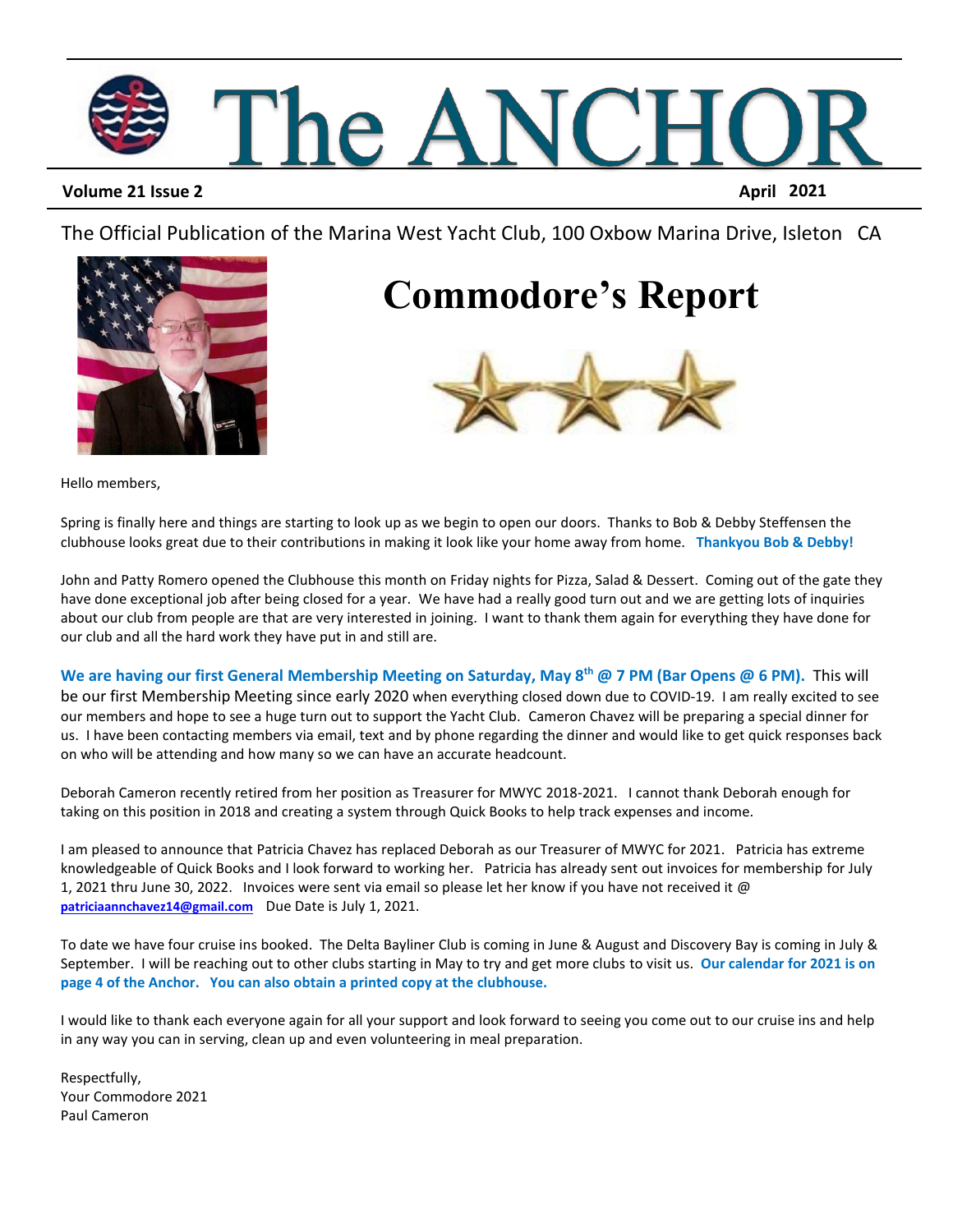### **IMPORTANT PHONE NUMBERS**

Marina Office**………** (916) 777-6060

Commodore…...……...Paul Cameron (916) 612-2891

Club Manager..……....John Romero (916) 600-6026

The Anchor Editor…..Patty Romero Cell: (916) 213-4306 Email: [pavogee@icloud.com](mailto:pavogee@icloud.com)

*OFFICERS 2021*

*Commodore: Paul Cameron*

*Vice Commodore: OPEN*

*Rear Commodore: OPEN*

*Directors: Bob Steffensen Bill Power*

*Secretary: Patty Romero*

*Treasurer: Patricia Cameron*

> *Club Manager: John Romero*

 *Port Captain: OPEN*

**For more information about Marina West Yacht Club & application forms please contact:**

> **Paul Cameron Commodore**

**Phone: (916) 612-2891 Pcameron1953@gmail.com**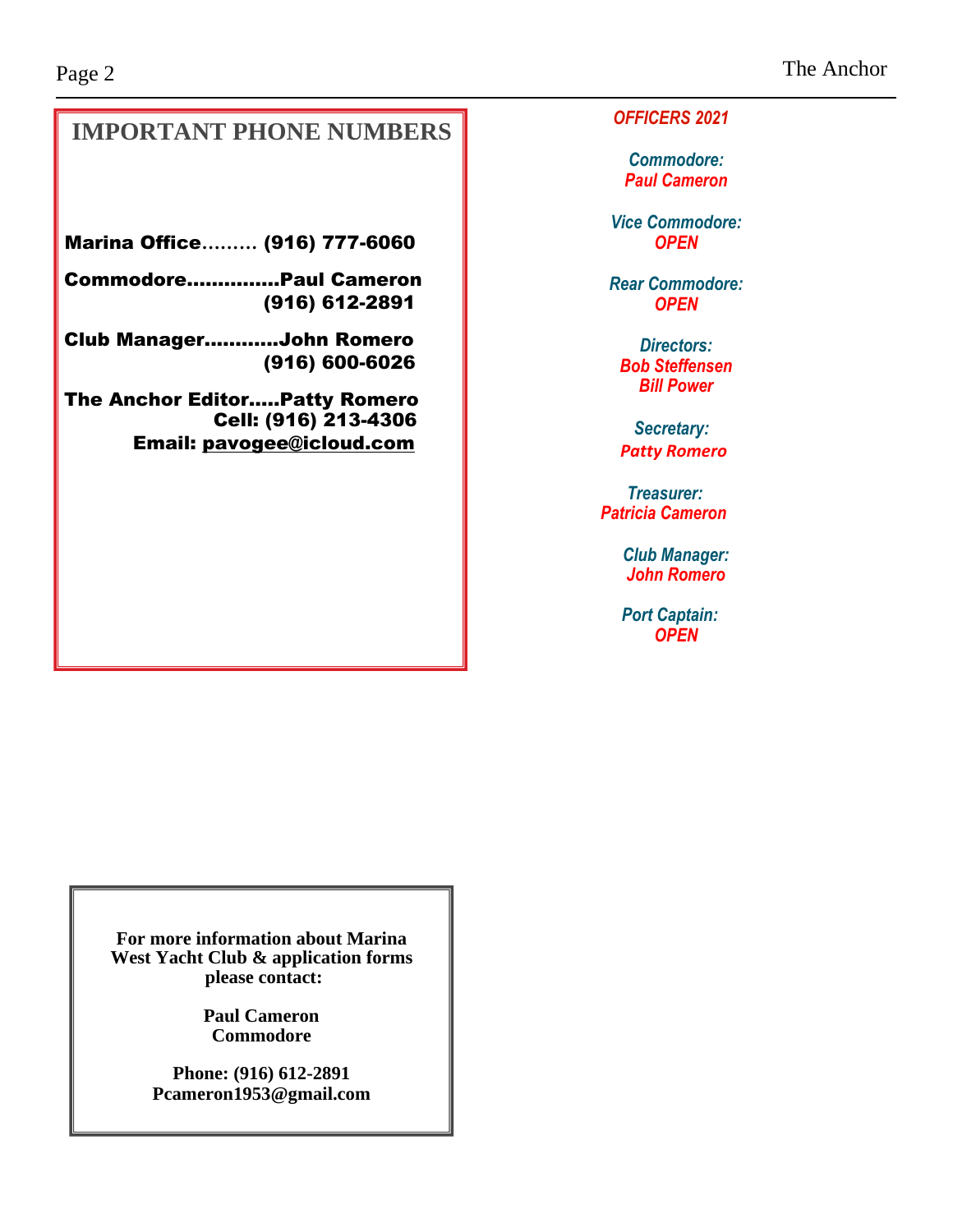

# **Staff Commodore's Report**



Welcome Back Everyone!

Now that we are allowed to reopen the clubhouse bar, it's time to get back to socializing with all the great people here in Oxbow.

I plan to adjust our liquor, wine, and beer selections to better reflect the choices of our current membership. Your suggestions and requests are always welcome so feel free to ask me to stock something if we do not already have it.

We are in need of some volunteers to staff the bar when I am away on vacation. If you are interested in helping your club, this is a sure-fire way to make an impact. This is a great way to get to know your fellow members too as everyone likes to chat with the bartender. Please get in touch with me if you are willing to help. You would be surprised at how easy the credit card machine and change drawer are to use.

Thank you for your loyalty and support of MWYC.

In your service, Your Staff Commodore 2021 John Romero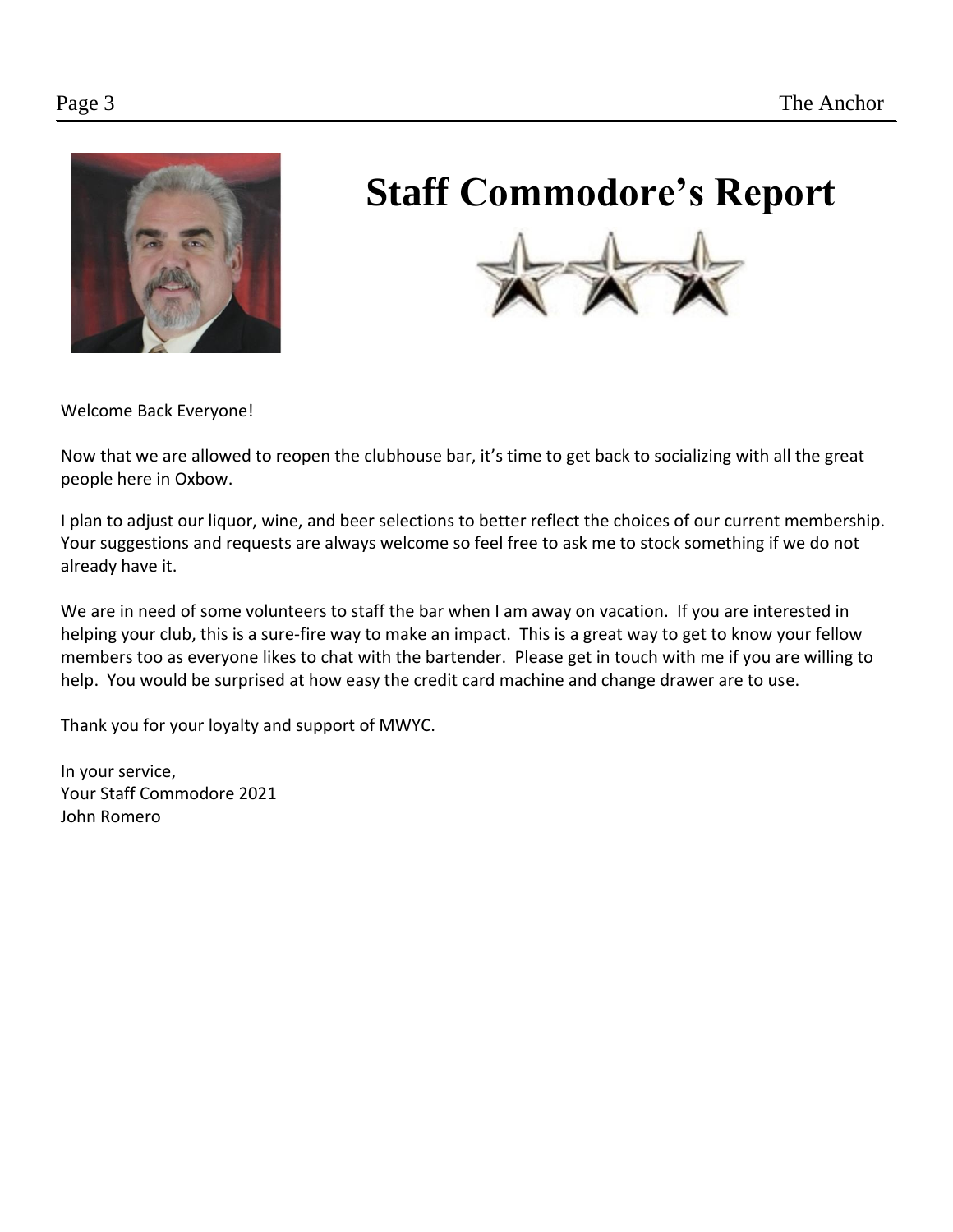#### *New Year\*\*\** 2 **Friday Game Night - Chair: Romero's Friday Game Night\*\*\*** 4 **Sunday July 4th Membership Drive & Fundraiser for the Club Saturday MWYC - BOD @ 3 pm** 10 **Saturday THE EPIC FLOAT & Appetizer Potluck at Clubhouse Friday Game Night\*\*\*** 16 - 18 *Fri.- Sun. Discovery Bay Cruise-In #1 Chair: Cameron &*  **Friday Game Night\*\*\*** 23 **Friday Game Night - Chair: Romero's** *Saturday MWYC - BOD @ 3 pm & General Meeting @ 7 pm* **Friday Game Night - Chair: Romero's Friday Game Night\*\*\*** 6 **Friday Game Night - Chair: Romero's** *Superbowl Sunday\*\*\** 13 - 15 *Fri. - Sun. Delta Bayliner Club Cruise-In #2 Chair: Cameron &*  **Friday Game Night\*\*\*** 20 **Friday Game Night - Chair: Romero's Friday Game Night\*\*\*** 21 *\*\*Saturday MWYC - BOD @ 3 pm & General Meeting @ 7 pm Saturday MWYC - BOD @ 3 pm* 27 **\*Friday Game Night - Chair: ? Friday Game Night\*\*\* Friday Game Night\*\*\*** 3 **Friday Game Night - Chair: Romero's Friday Game Night\*\*\*** 10 **Friday Game Night - Chair: Romero's Friday Game Night\*\*\*** 17 - 19 *Fri. - Sun. Discovery Bay Cruise-In #2 Chair: Cameron & Saturday MWYC - BOD @ 3 pm* 24 **Friday Game Night - Chair: Romero's Friday Game Night\*\*\*** 25 *\*\*Saturday MWYC - BOD @ 3 pm & General Meeting @ 7 pm* **Good Friday / Easter Holiday - Club Will be Closed** 1 **\*Friday Game Night - Chair: ? Friday Game Night - Chair: Romero's** 8 **\*Friday Game Night - Chair: ? Friday Game Night - Chair: Romero's** 15 **Friday Game Night - Chair: Romero's** *Saturday MWYC - BOD @ 3 pm - Cancelled* 16 *Saturday MWYC - BOD @ 3 p.m. & General Mtg @ 7 p.m. (Elections)* **Friday Game Night - Chair: Romero's** 22 **Friday Game Night - Chair: Romero's Friday Game Night - Chair: Romero's** 30 **Saturday Halloween Party, Membership Drive, Fundraiser for the Club Friday Game Night - Chair: Romero's** 5 **Friday Game Night - Chair: Romero's** *Saturday MWYC - BOD @ 3 pm & General Mtg @ 7 p.m. Chair: C. Chavez & P. & D. Cameron* <sup>12</sup> **Friday Game Night - Chair: Romero's \*Friday Game Night - Chair: ?** 19 **Friday Game Night - Chair: Romero's \*Friday Game Night - Chair: ?** 20 *Saturday MWYC - BOD @ 3 pm & General Meeting @ 7 pm (Swearing in of New Officers)*  **Friday Game Night - Chair: Romero's** 25-28 *Thanksgiving Holiday weekend* - **Clubhouse Closed Friday Game Night - Chair: Romero's** 4 **Saturday MWYC Members Christmas Party\*\*\*Limited Seating** 11 - 13 *Fri. - Sun. Delta Bayliner Club Cruise-In #1 Chair: Cameron &* 11 **Saturday MWYC** / **Oxbow Marina Lighted Boat Parade Friday Game Night - Chair: Romero's** 17 **Friday Game Night - Chair: Romero's** *Saturday MWYC - BOD @ 3 pm & General Meeting @ 7 p.m.* 24-26 **Christmas Holiday - Club Will be Closed Friday Game Night - Chair: Romero's** <sup>31</sup> **Saturday New Years Eve at the Clubhouse - Potluck** *\*Need members to Chair Friday Game Night \*\*Romero's will not be attending BOD/Gen. Mtgs.*  **2021 CALENDAR** *Revised: 4/14/2021 Revised: 4/14/2021* **\*\*\*CLUBHOUSE CLOSED until Covid-19 restrictions are lifted JANUARY FEBRUARY MARCH APRIL MAY JUNE JULY AUGUST SEPTEMBER OCTOBER NOVEMBER DECEMBER**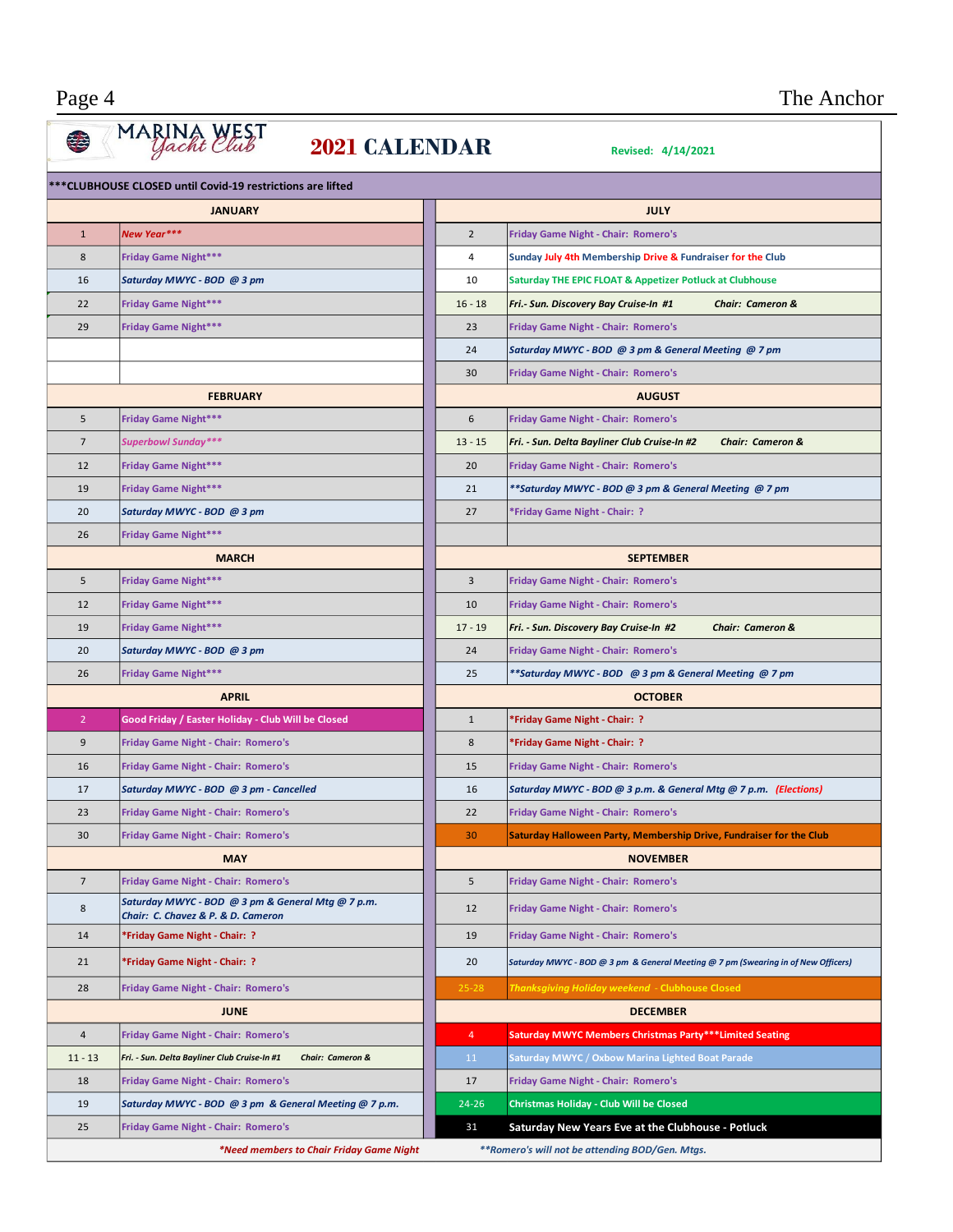

## *To All Members whose Birthdays we missed in 2020 & 2021*

*See John Romero for Your Free Drink Toke*